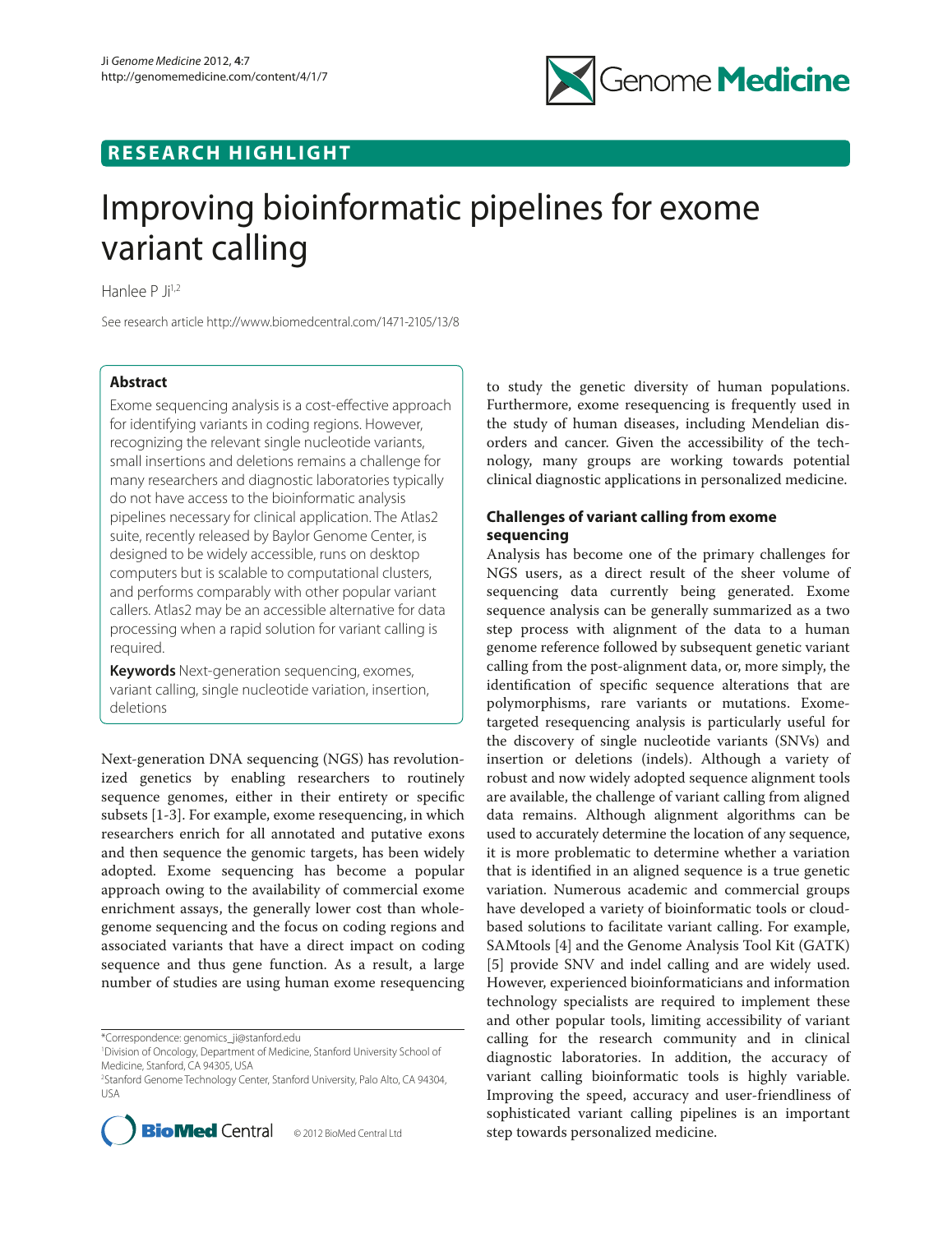Seeking to address this challenge, Fuli Yu and colleagues from the Baylor Genome Center recently published in *BMC Bioinformatics* a variant-calling software package, the Atlas2 suite [6], that can analyze aligned data generated from a variety of NGS platforms, including Life Sciences' SOLiD, Roche's 454 and Illumina's Genome Analyzer and HiSeq systems. I focus on application of the Atlas2 suite and its optimization for exome sequence analysis. Atlas2 relies on the standard Binary Sequence Alignment/Mapping format (BAM) sequence format, which is a widely adopted and generally supported format among NGS users [4]. For example, this format is used for cancer exome data from the National Institutes of Health's repertoire of sequencing production studies such as the Cancer Genome Atlas. Variant calls are produced using the Variant Call Format (VCF), which has been adopted by the 1000 Genomes Project. Atlas2 runs on many different computing platforms, from the standard desktop computer to highly scaled implementation with multimode computational clusters. The group also implemented Atlas2 on the Genboree Workbench [7], a genomic web resource that enables the user to view NGS data and carry out analysis. Web-driven analysis tools are increasingly popular, as seen with Galaxy [8] and DNANexus [9]. Given that most clinical diagnostic centers do not have a dedicated bioinformatics staff, the desktop computer and web implementation aspects have particular appeal for a diagnostic laboratory setting.

### **Developing and testing a variant calling algorithm**

Challis *et al.* [6] used a trained logistic regression model to assess the quality of each potential variant as a true variant rather than a sequencing, mapping, or alignment error. Critical factors that they assessed include the following: ratio of the variant base to the reference sequence, the overall sequencing depth, the quality scores of the base calls, and the position in the read and strand direction based on whether it is the forward or reverse sequence. These factors are well known to be important in determining the accuracy of variant calls and, not surprisingly, were the most significant in the authors' statistical analysis [6]. Ultimately, these variables were an important component of the statistical model driving the Atlas2 variant calling algorithm.

One of the challenges faced by any NGS variant caller is the introduction of false positive and false negative SNVs and indel calls. All variant callers and their related publications typically report the overall sensitivity, specificity and false discovery rates of variants called from a control genome. Atlas2 was compared with two other popular variant callers, GATK and SAMtools, using sequence data from the 1000 Genomes Project. For single nucleotide polymorphisms (SNPs), the group discovered that Atlas2 had a generally high concordance with

reported SNP discovery. Overall, Atlas2 showed a significantly lower number of indels by nearly an order of magnitude than either GATK or SAMtools, potentially because of higher false positive rates in GATK and SAMtools. For the analysis of Illumina sequencer data, Atlas2 indel calls were comparable to those of Dindel [10], an indel caller considered to be state-of-the-art, with a greater than 85% concordance rate.

The authors [6] also demonstrated that Atlas2 could be run on a desktop computer and that the analysis of a 28 GB whole-exome BAM file takes only 2 hours. Interestingly, they used a single core processor, whereas many current desktop computers have significantly more processors, suggesting that even faster processing times could be achieved on newer and more powerful desktop computers. The implementation of Atlas2 on a computational cluster enabled rapid processing and they cite a performance of running 92 exomes from 64 processors in 4 hours. In my own experience, GATK requires a significant number of compute nodes to process exome sequence in days, rather than hours. The speed of analysis is a major strength of the Atlas2 suite and makes such analyses accessible to research groups analyzing exome data, even those who do not have routine access to large multiprocessor computational clusters.

Overall, Challis *et al.* [6] have introduced a highly flexible and rapid SNV, SNP and indel calling program suite. It uses standard data formats that are widely adopted. Most importantly, the flexibility of Atlas2 to run on standard desktop computers and workstations provides an opportunity for many laboratories to use the software. Also, in comparison studies with GATK, SAMTools and Dindel, Atlas2 demonstrated comparable variant calling accuracy, showing that accuracy is not compromised by faster processing times. Given that this software is generally available and is open source, this represents a solution that could be readily adopted by many groups regardless of their size or resources.

#### **Abbreviations**

BAM, binary sequence alignment/mapping format; GATK, Genome Analysis Tool Kit; NGS, next-generation sequencing; SNP, single nucleotide polymorphism; SNV, single nucleotide variant; VCF, Variant Call Format.

#### **Competing interests**

The author declares that they have no competing interests.

#### **Acknowledgements**

This work was supported by the following grants from the NIH: 2P01HG000205 and RC2 HG005570-01. In addition, HPJ received support from the Doris Duke Clinical Foundation and the Howard Hughes Medical Foundation. The funding bodies had no role in writing of the manuscript or the decision to submit the manuscript.

#### Published: 30 January 2012

#### **References**

1. Shendure J, Ji H: Next-generation DNA sequencing. *Nat Biotechnol* 2008, 26:1135-1145.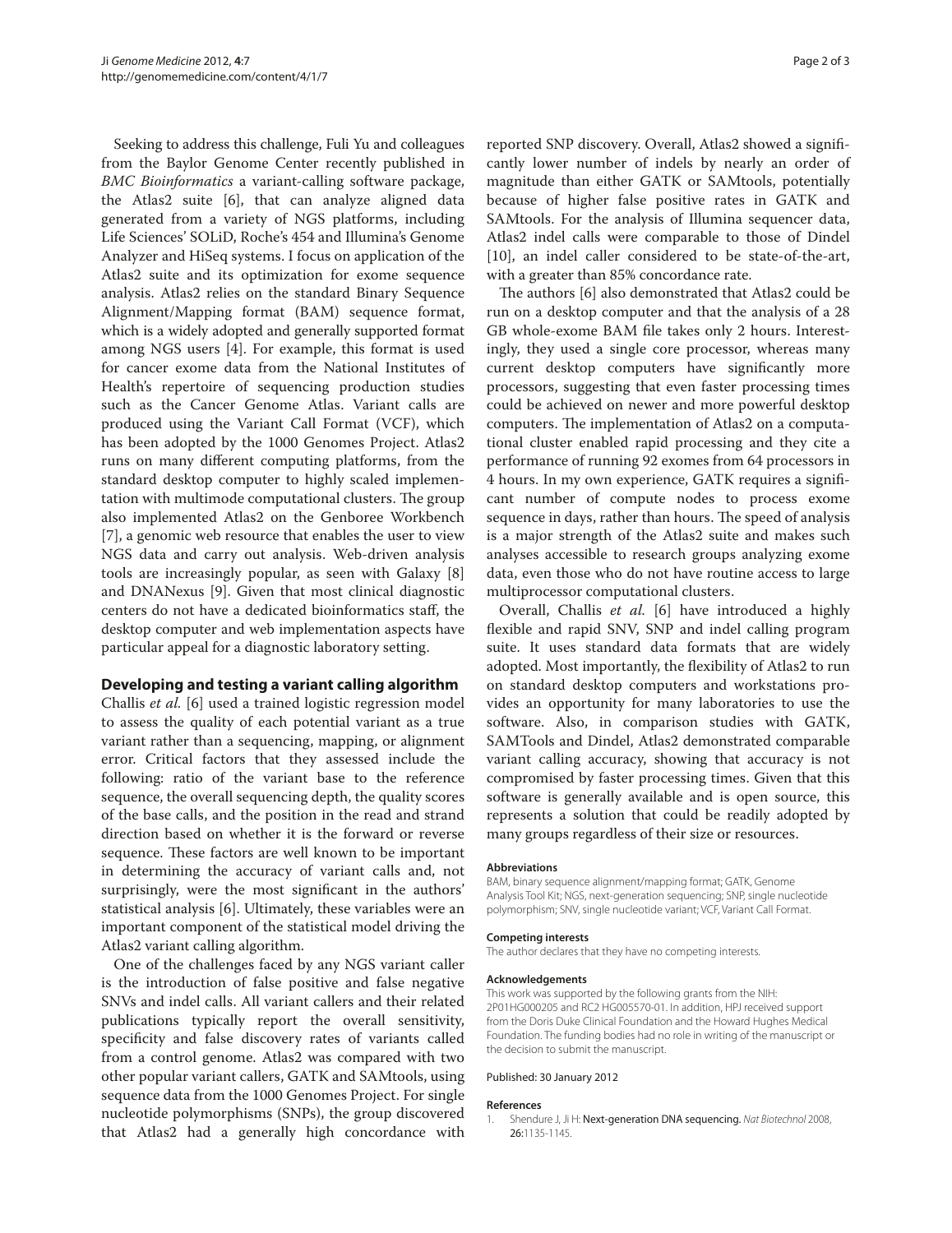- 2. Natsoulis G, Bell JM, Xu H, Buenrostro JD, Ordonez H, Grimes S, Newburger D, Jensen M, Zahn JM, Zhang N, Ji HP: A flexible approach for highly multiplexed candidate gene targeted resequencing. *PLoS One* 2011, 6:e21088.
- 3. Myllykangas S, Buenrostro JD, Natsoulis G, Bell JM, Ji HP: Efficient targeted resequencing of human germline and cancer genomes by oligonucleotide-selective sequencing. *Nat Biotechnol* 2011, 29:1024-1027.
- 4. Li H, Handsaker B, Wysoker A, Fennell T, Ruan J, Homer N, Marth G, Abecasis G, Durbin R: The Sequence Alignment/Map format and SAMtools. *Bioinformatics* 2009, 25:2078-2079.
- 5. McKenna A, Hanna M, Banks E, Sivachenko A, Cibulskis K, Kernytsky A, Garimella K, Altshuler D, Gabriel S, Daly M, DePristo MA: The Genome Analysis Toolkit: a MapReduce framework for analyzing next-generation

DNA sequencing data. *Genome Res* 2010, 20:1297-1303.

- 6. Challis D, Yu J, Evani US, Jackson AR, Paithankar S, Coarfa C, Milosavljevic A, Gibbs A, Yu F: An integrative variant analysis suite for whole exome nextgeneration sequencing data. *BMC Bioinf* 2012, 13:8.
- 7. Genboree [http://www.genboree.org] 8. Blankenberg D, Gordon A, Von Kuster G, Coraor N, Taylor J, Nekrutenko A:
- Manipulation of FASTQ data with Galaxy. *Bioinformatics* 2010, 26:1783-1785. 9. DNAnexus [http://www.dnanexus.com]
- 10. Albers CA, Lunter G, MacArthur DG, McVean G, Ouwehand WH, Durbin R:

## doi:10.1186/gm306

**Cite this article as**: Ji HP: Improving bioinformatic pipelines for exome variant calling. *Genome Medicine* 2012, 4:7.